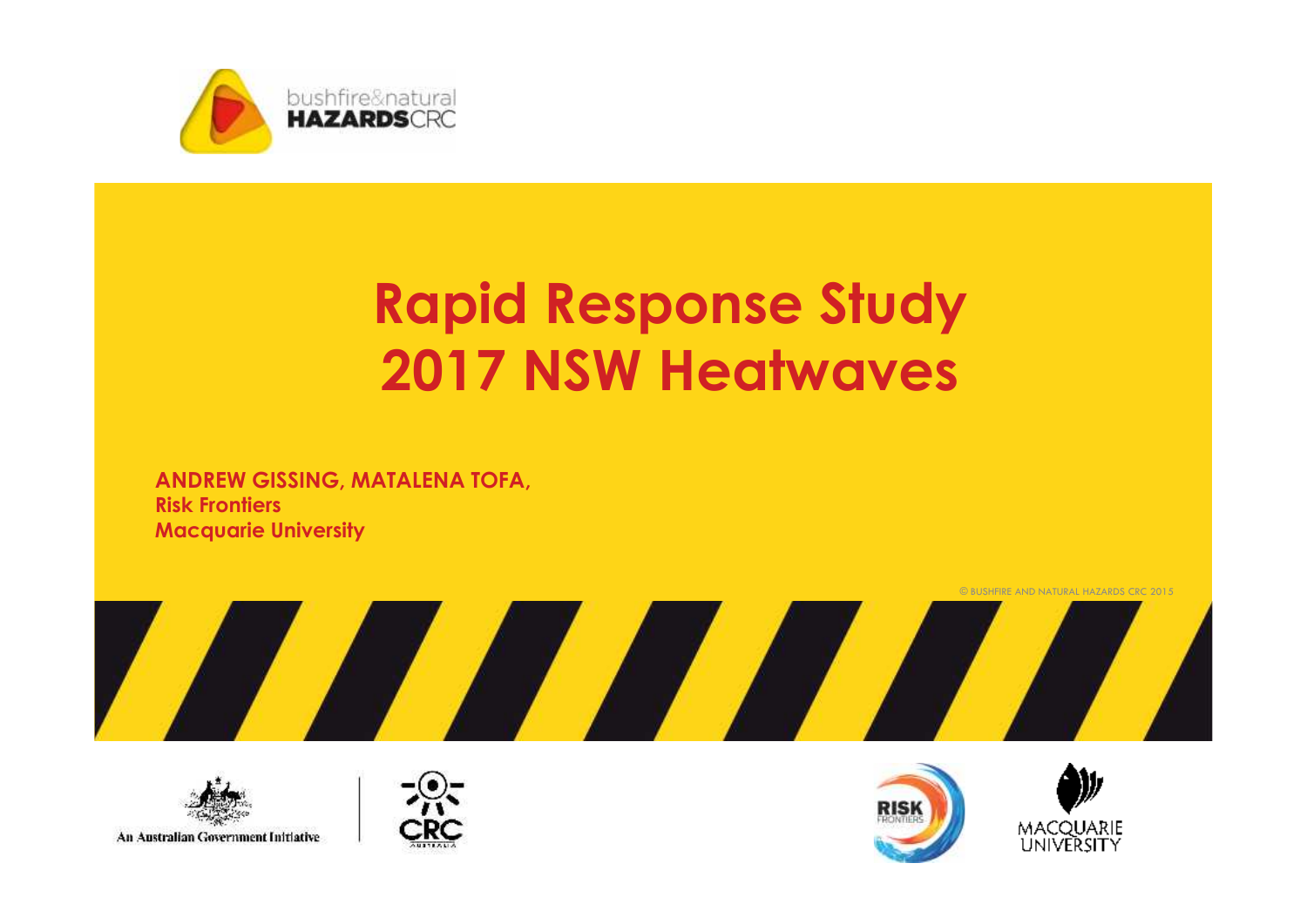# **AUSTRALIA'S TOP FIVE NATURAL HAZARD KILLERS**

| <b>Hazard</b>                 | <b>Period of</b><br>coverage | <b>Fatalities</b> | <b>High Risk States</b> |
|-------------------------------|------------------------------|-------------------|-------------------------|
| Extreme heat <sup>1</sup>     | 1900-2011                    | 4,555             | Vic, NSW, SA            |
| Flood <sup>2</sup>            | 1900-2015                    | 1,859             | Qld, NSW                |
| Tropical cyclone <sup>4</sup> | 1900-2015                    | 1,216             | WA, NT, Qld             |
| Bushfire <sup>3</sup>         | 1900-2011                    | 825               | Vic, NSW, SA            |
| Wind storm <sup>4</sup>       | 1900-2015                    | 525               | NSW, Vic, Qld           |

<sup>1</sup> Coates et al., 2014 <sup>2</sup> Haynes et al., 2016 <sup>3</sup> Blanchi et al., 2014

<sup>4</sup> Recent updates to PerilAUS (May)

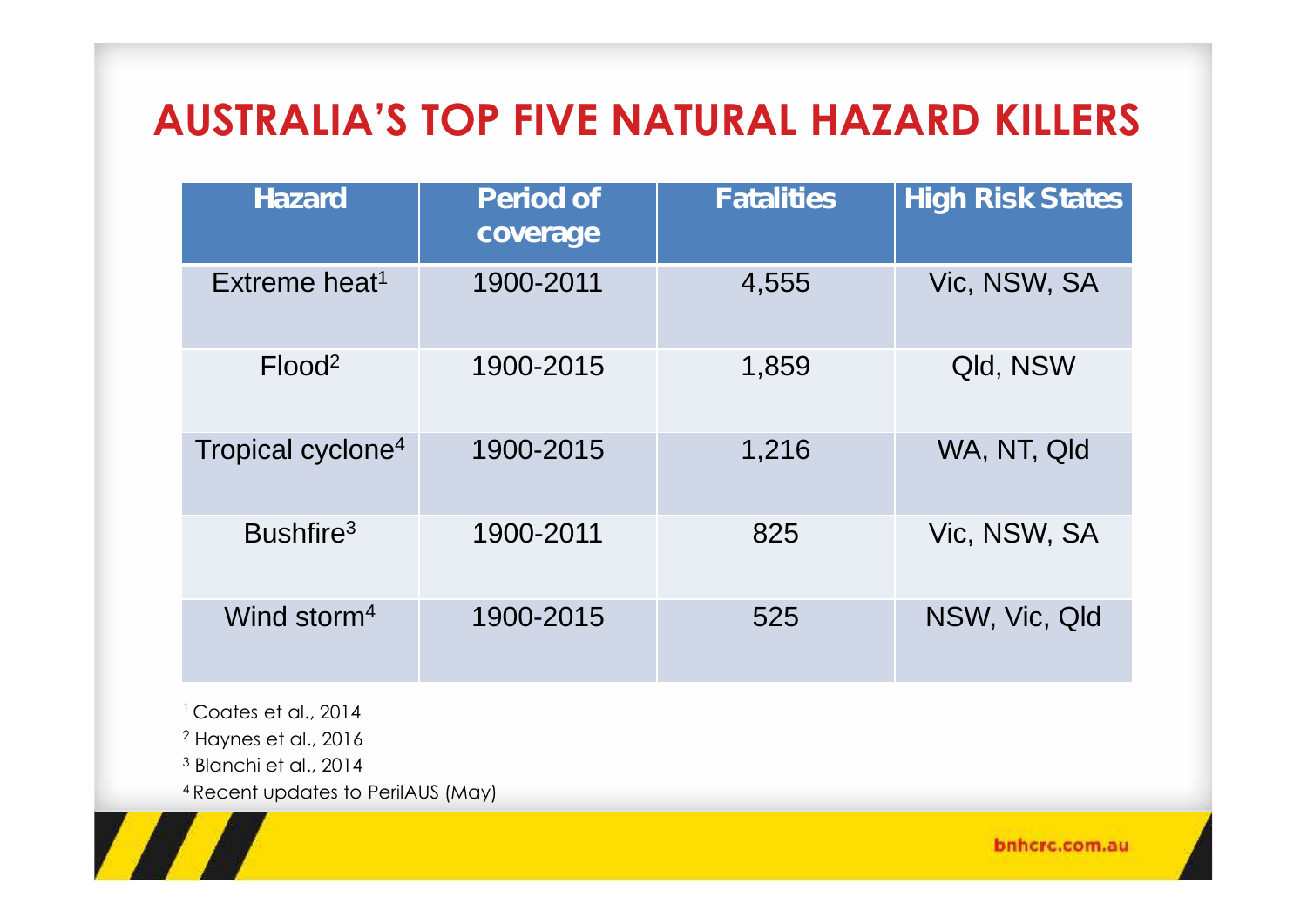# **THE RESEARCH PROJECT**

Our research:

- Identified impacts of heatwaves on households and businesses
- Responses to heatwave warnings
- Possible future adaptation to extreme heat

A total of 250 households and 60 businesses were surveyed by telephone. Most respondents were over 60.



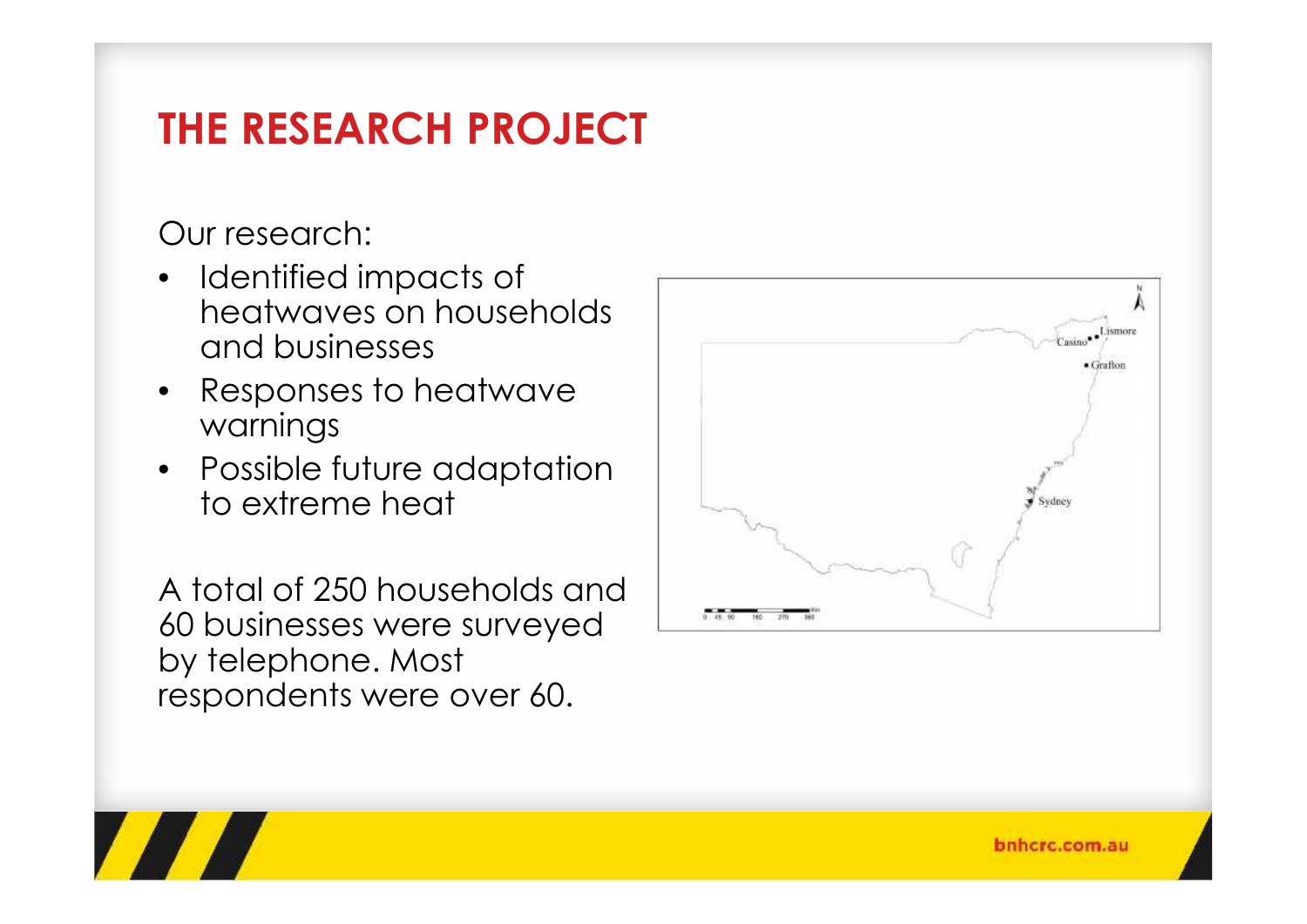#### **PERCEPTIONS AND CONCERNS ABOUT HEATWAVES**





Risk perception Western Sydney

Risk perception North Coast

People perceived heatwave as a risk more significant than other hazards to personal health and safety.

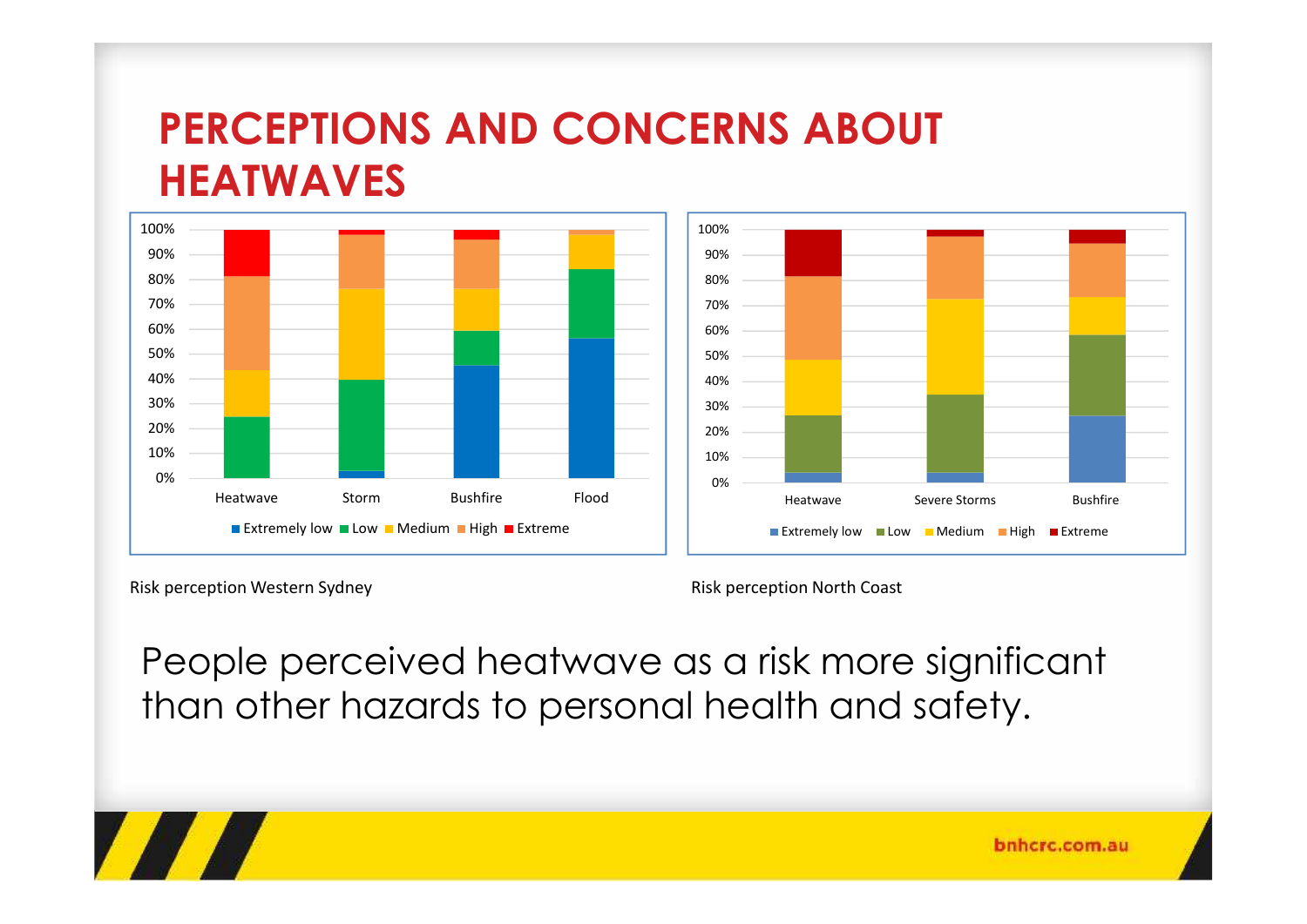# **PERCEPTIONS OF ALL HOUSEHOLDS OF TEMPERATURES DURING SUMMER 2017**



- Very much hotter than previous years
- **Slightly hotter than previous years**
- **Similar to previous years**

Most households thought temperatures last summer were much hotter than previous years.

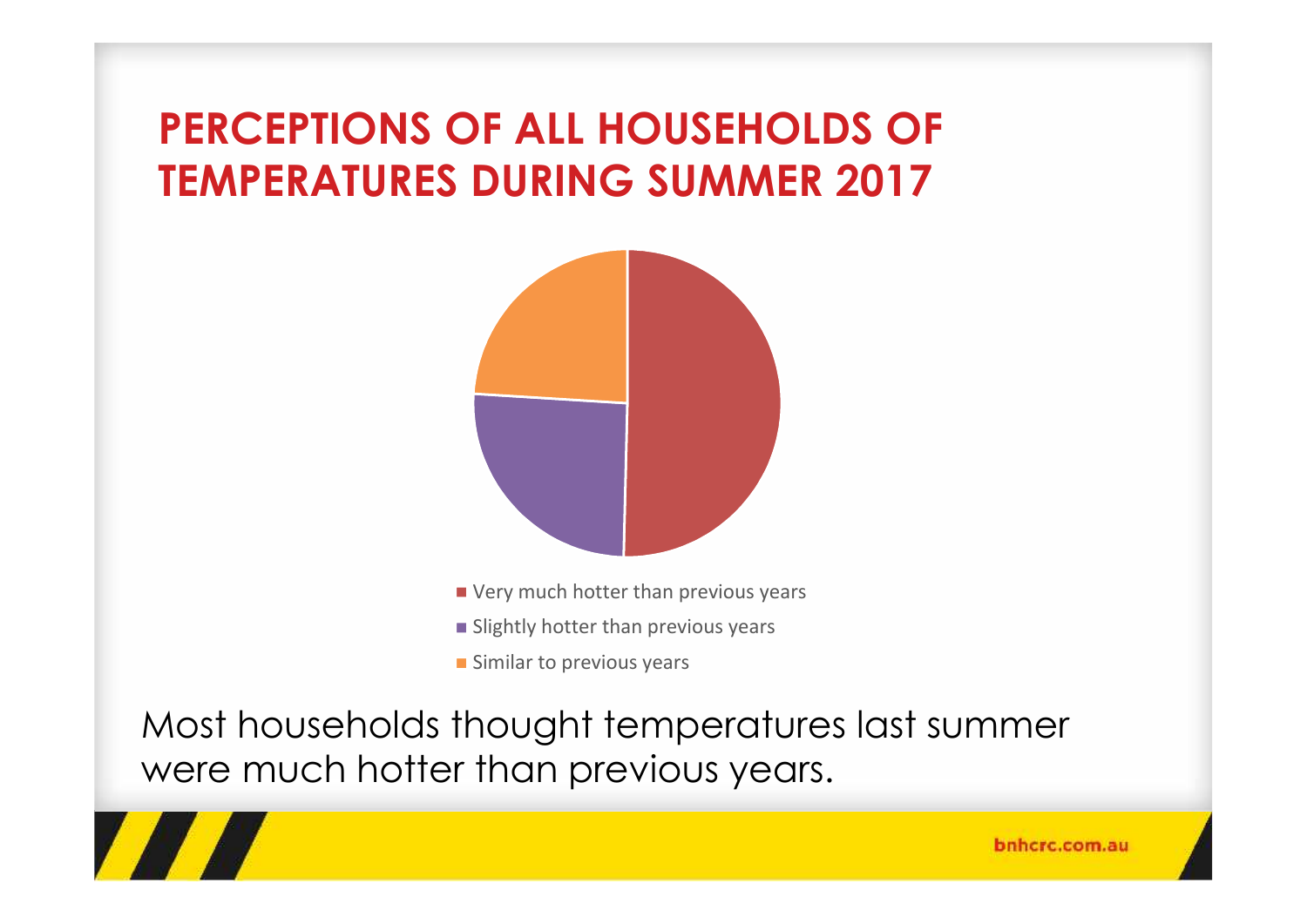# **WHAT CONCERNS PEOPLE MOST**

**TANA** 



Impacts on physical health and discomfort were the most prevalent concerns.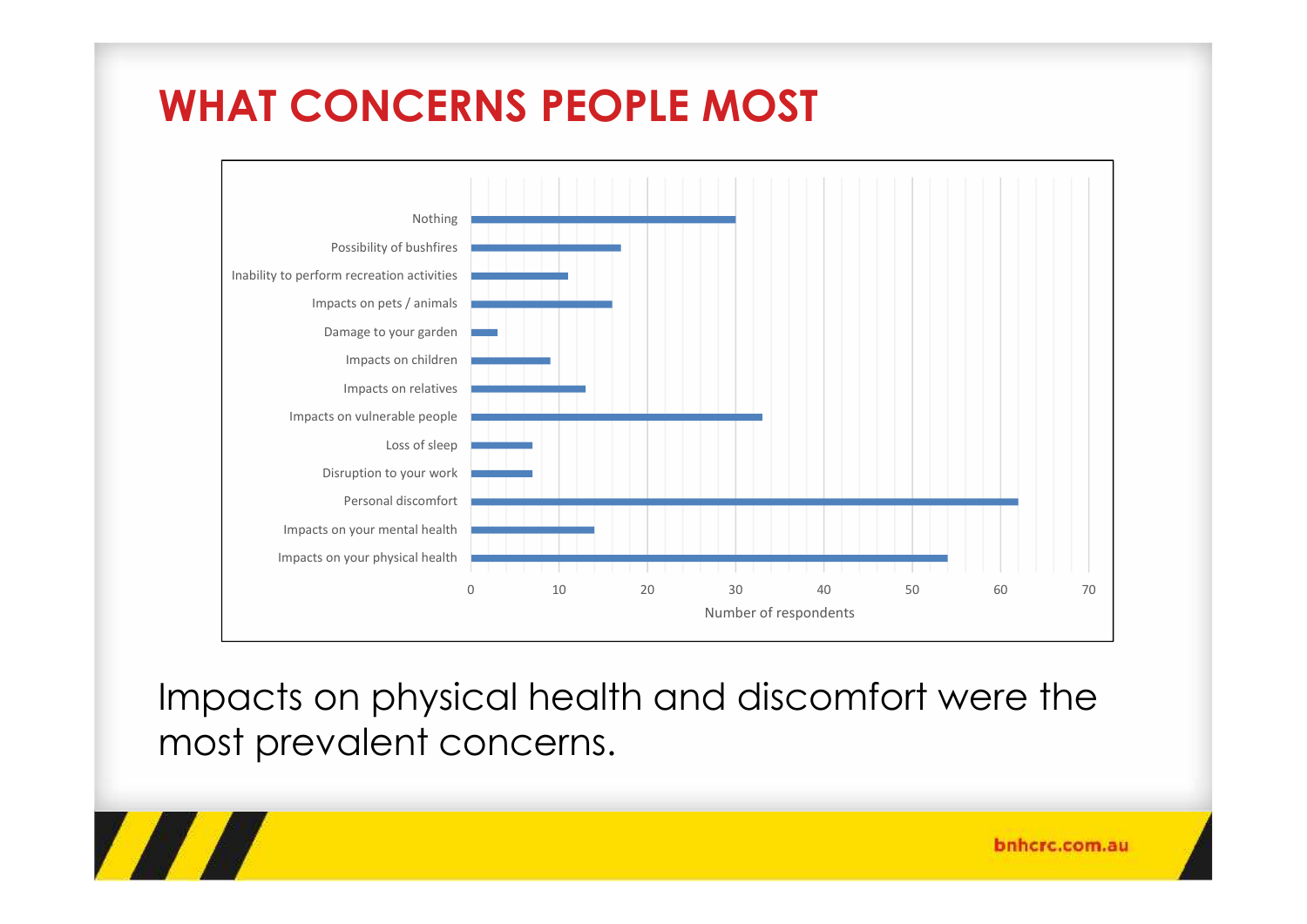#### **PERSONAL IMPACTS WESTERN SYDNEY**

**TANA** 

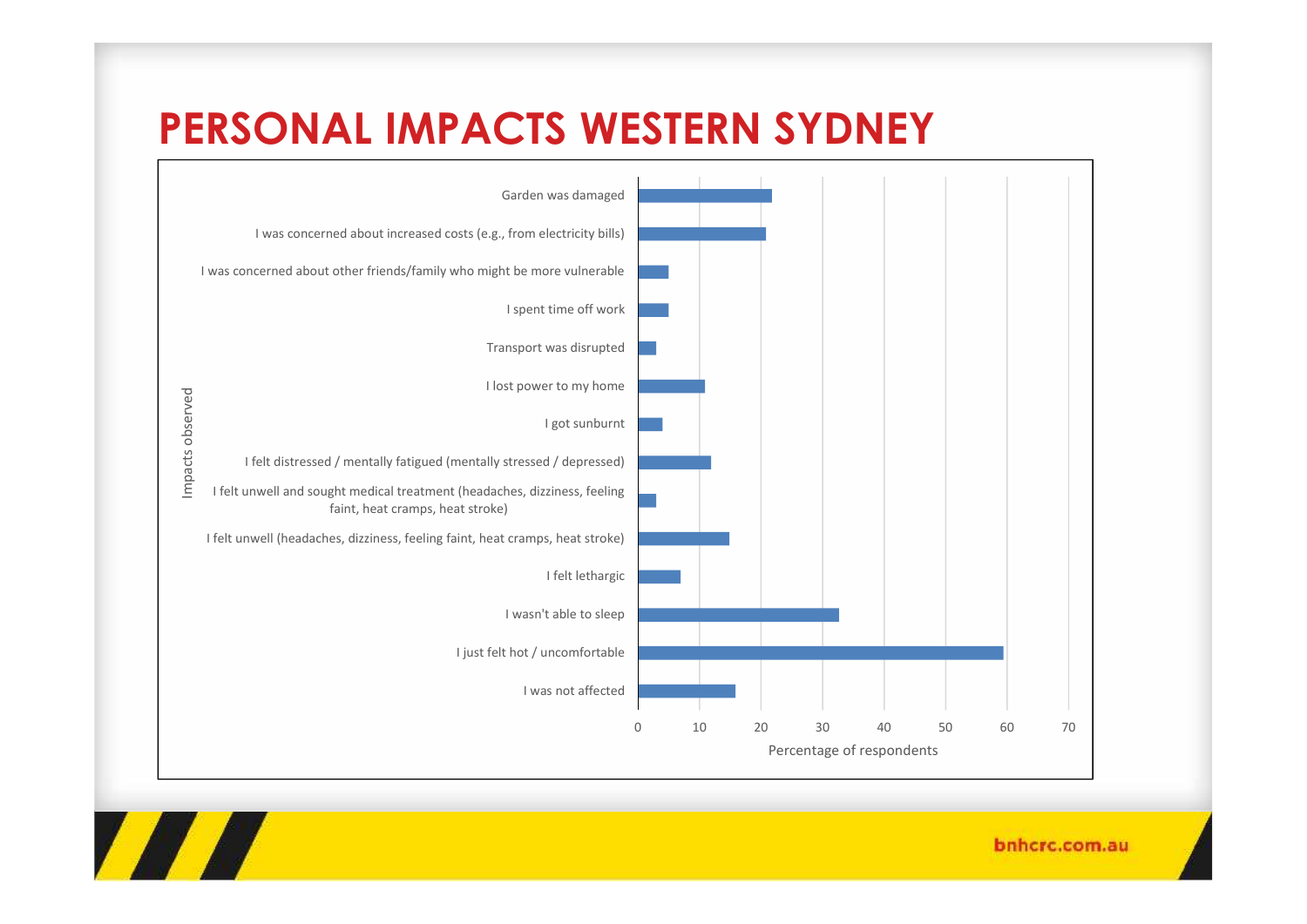#### **PERCEIVED WORKPLACE ABSENTEEISM**

- Workplace absenteeism affected small to medium size firms.
- 38% of businesses that use machinery or require physical labour reported higher absenteeism, as did 35% of businesses in the retail and dining sector.

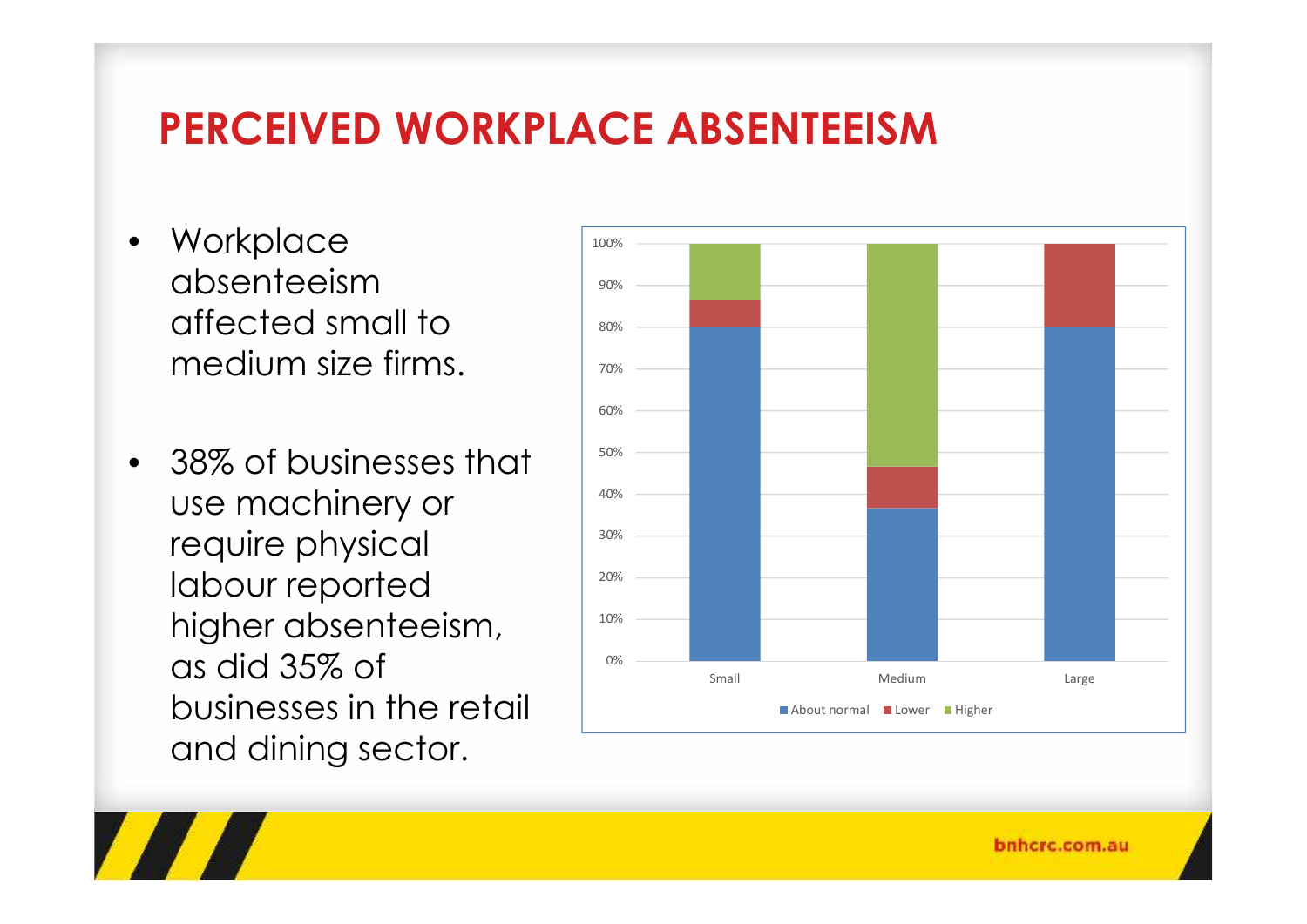# **PERCEIVED LEVEL OF BUSINESS PRODUCTIVITY DURING HEATWAVE**



**TANA**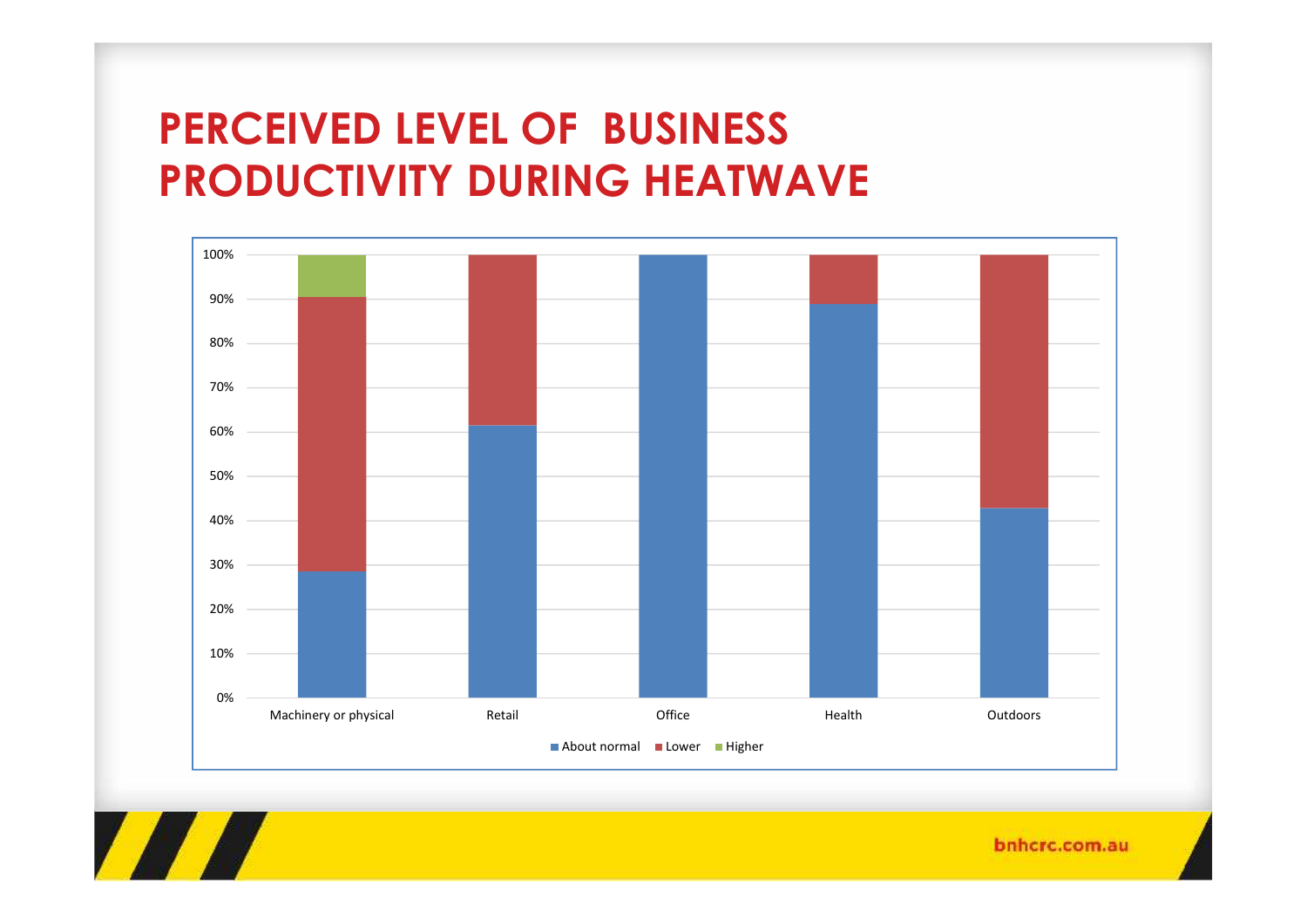## **PERCEIVED LEVEL OF BUSINESS TURNOVER DURING HEATWAVE**



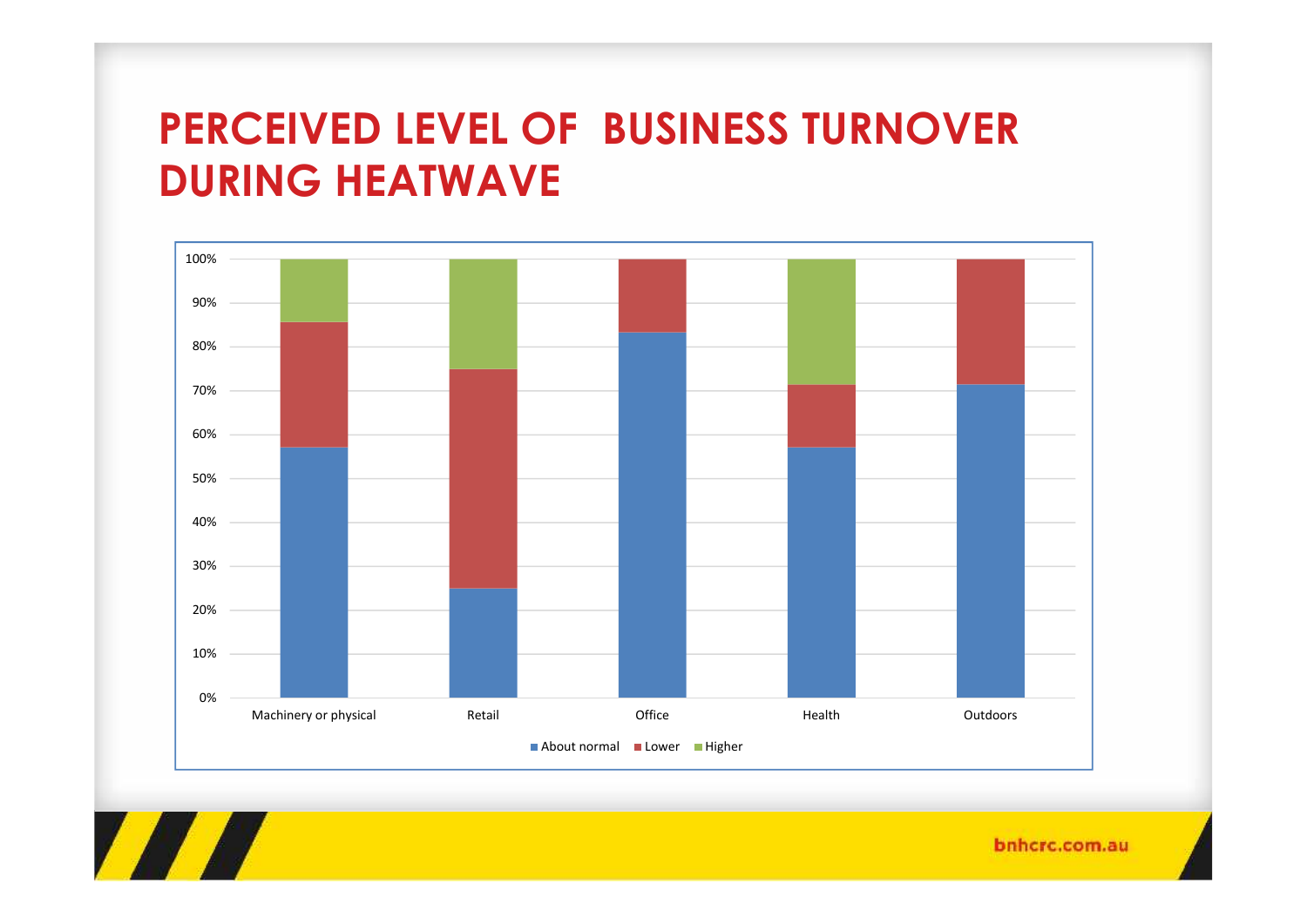#### **USE OF ELECTRICTITY BY BUSINESSES**

**TANA** 

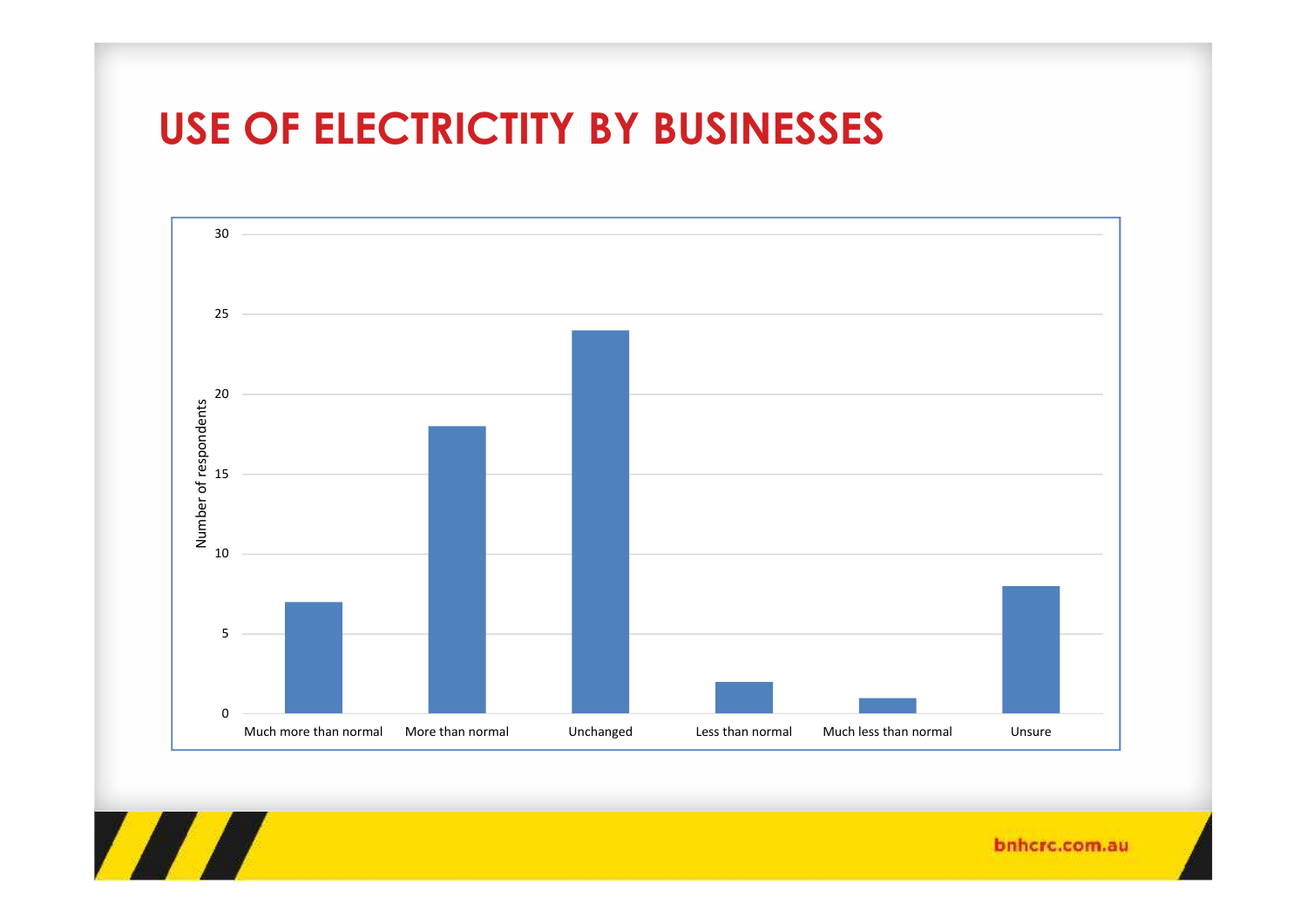## **HOUSEHOLD PROTECTIVE ACTIONS WESTERN SYDNEY**

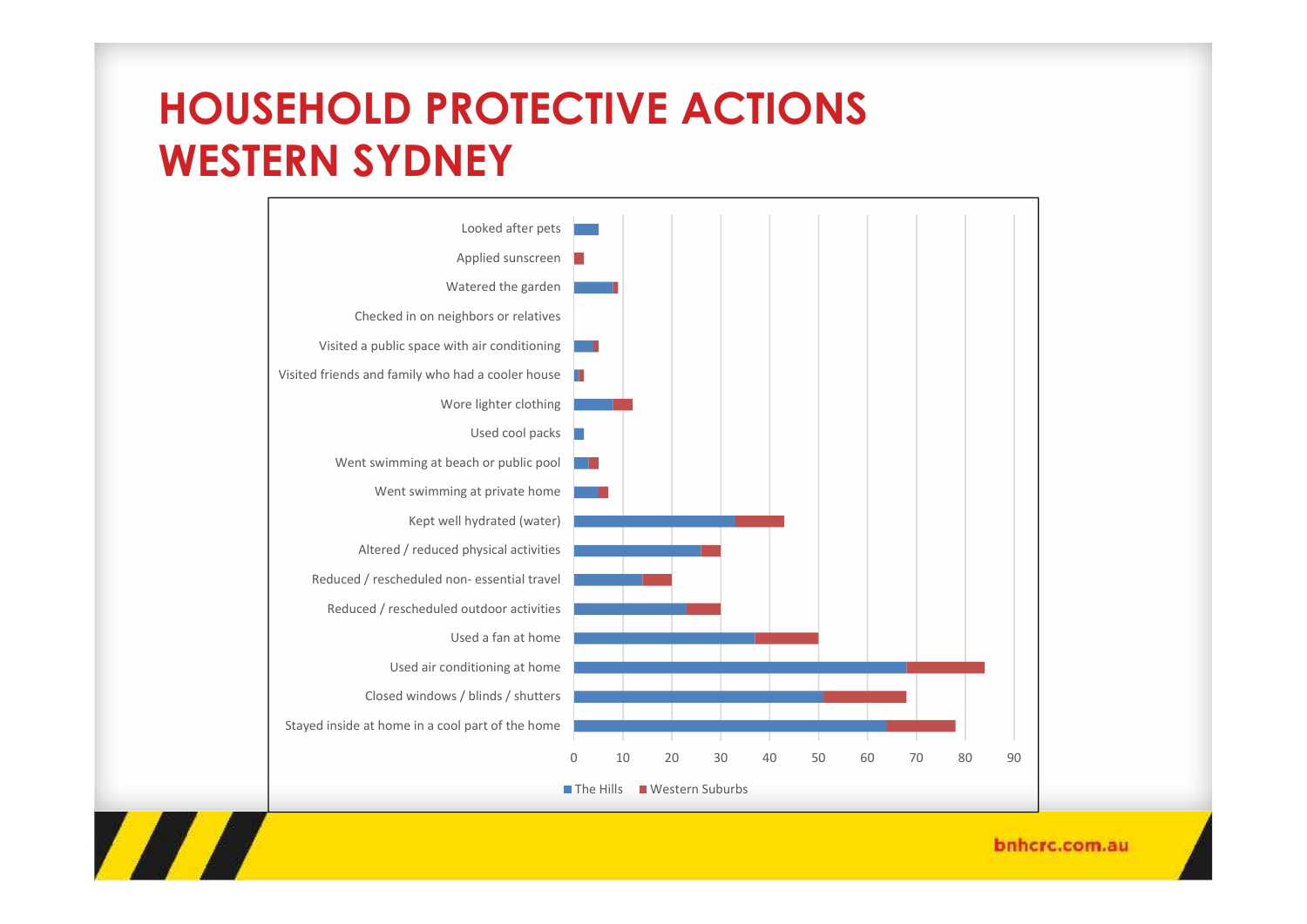## **BUSINESS PROTECTIVE ACTIONS WESTERN SYDNEY**



**TANA**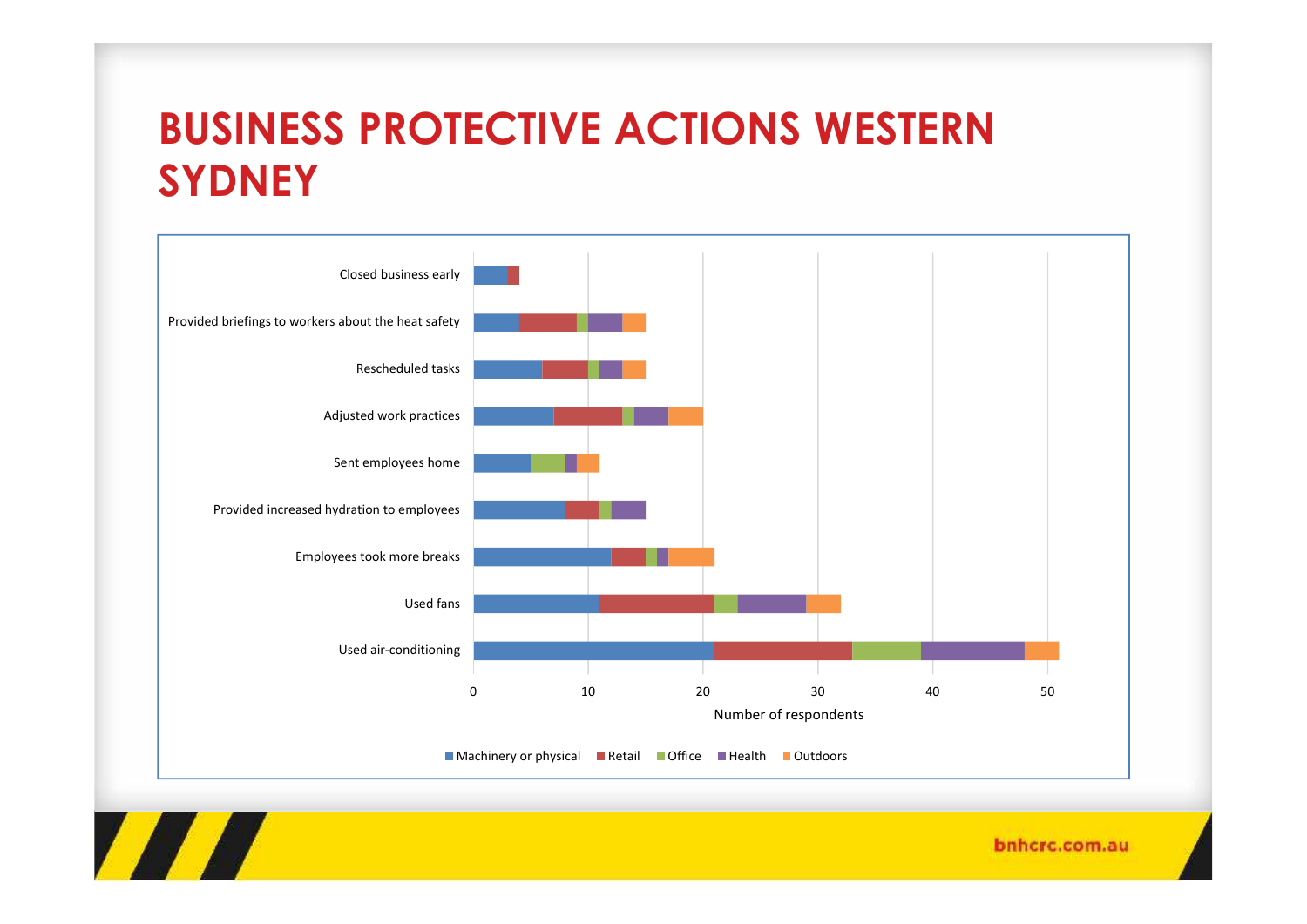## **MODE FOR RECEIVING WARNINGS**



70% of all households received a warning. 78% of businesses.

Western Sydney

**TALLA** 

TV most popular mode to receive<br>warnings Social warnings. Social media may not reach the most vulnerable.

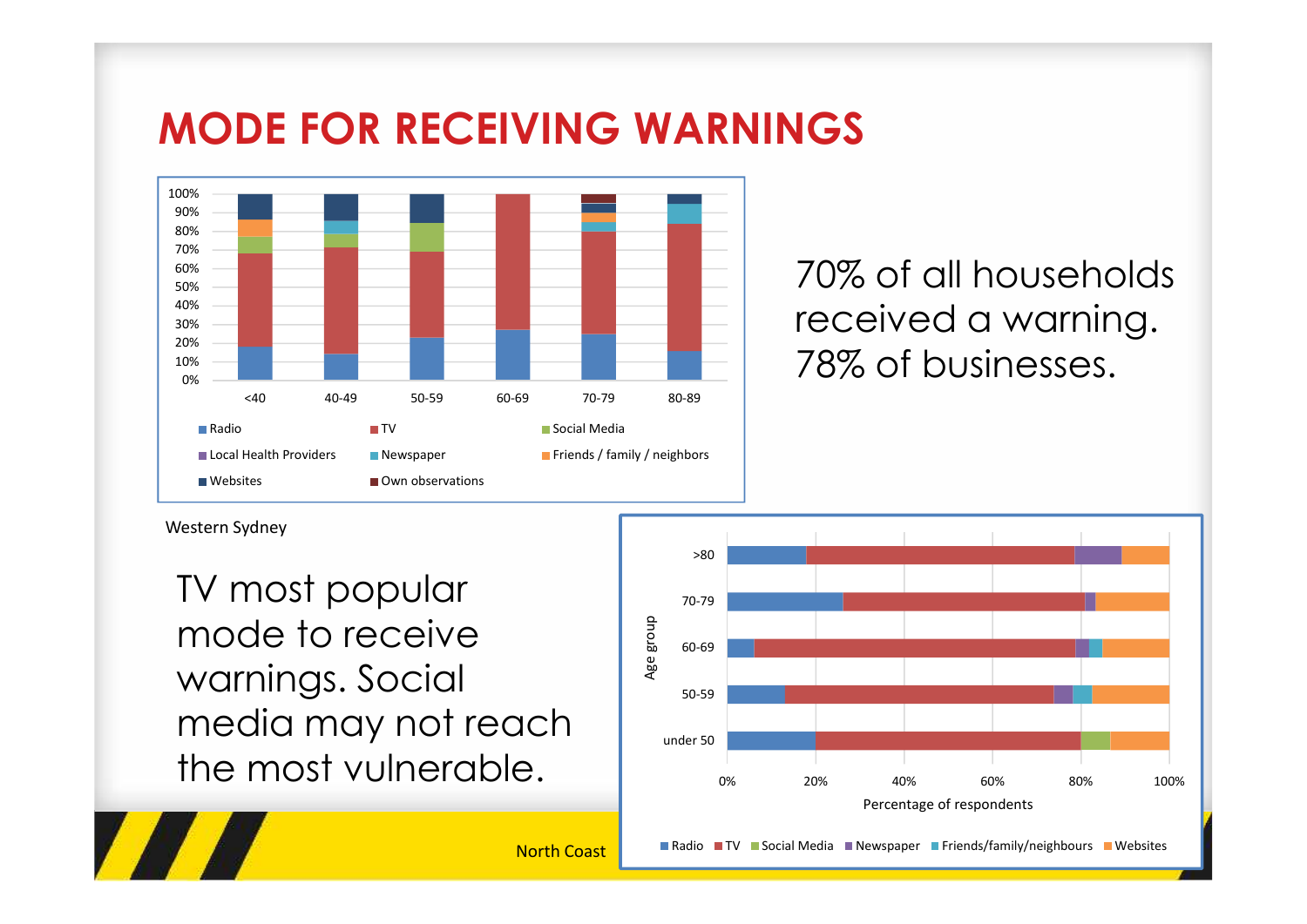## **PREPAREDNESS ACTIONS TAKEN**

- Of those households that received a heatwave warning 64% in Western Sydney and 45% of those on the North Coast undertook actions to prepare.
- Motivations were high temperatures, common sense and frequency of warnings.
- People who didn't prepare did not think it was necessary, or that there was little that could be done apart from using air-conditioning.
- Most popular actions:
	- 1) Rescheduling outdoor activities
	- 2) Developing plan for the day
	- 3) Looking after pets
	- 4) Watering plants

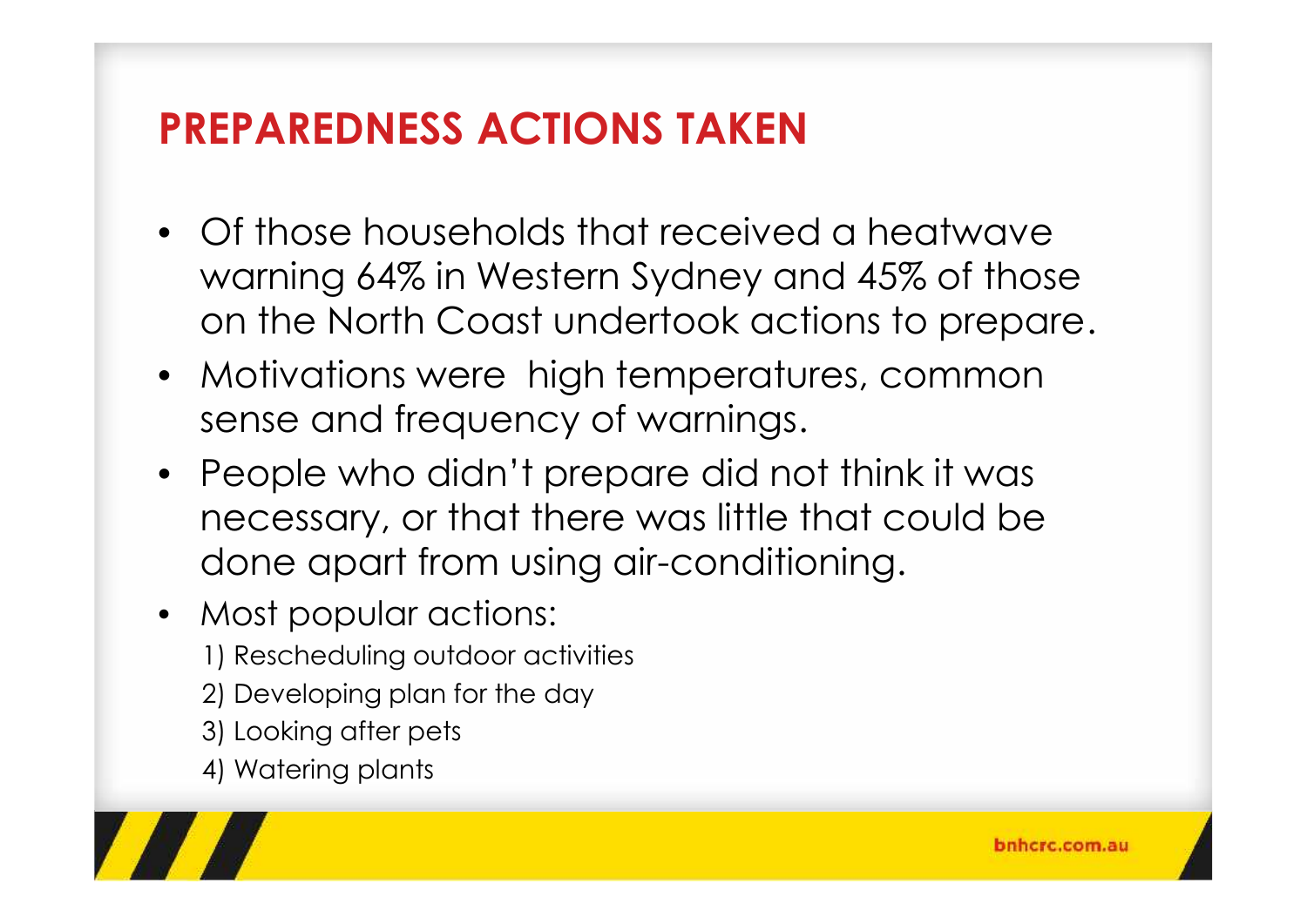# **FUTURE HOUSEHOLD PREPARATION**

- Most said they did not need to undertake further preparation for future events.
- Some would consider installing air-conditioning or buying a fan.
- Of interest some would consider permanently moving to a cooler location:
	- 10% in Western Sydney
	- 8% in Northern Rivers.

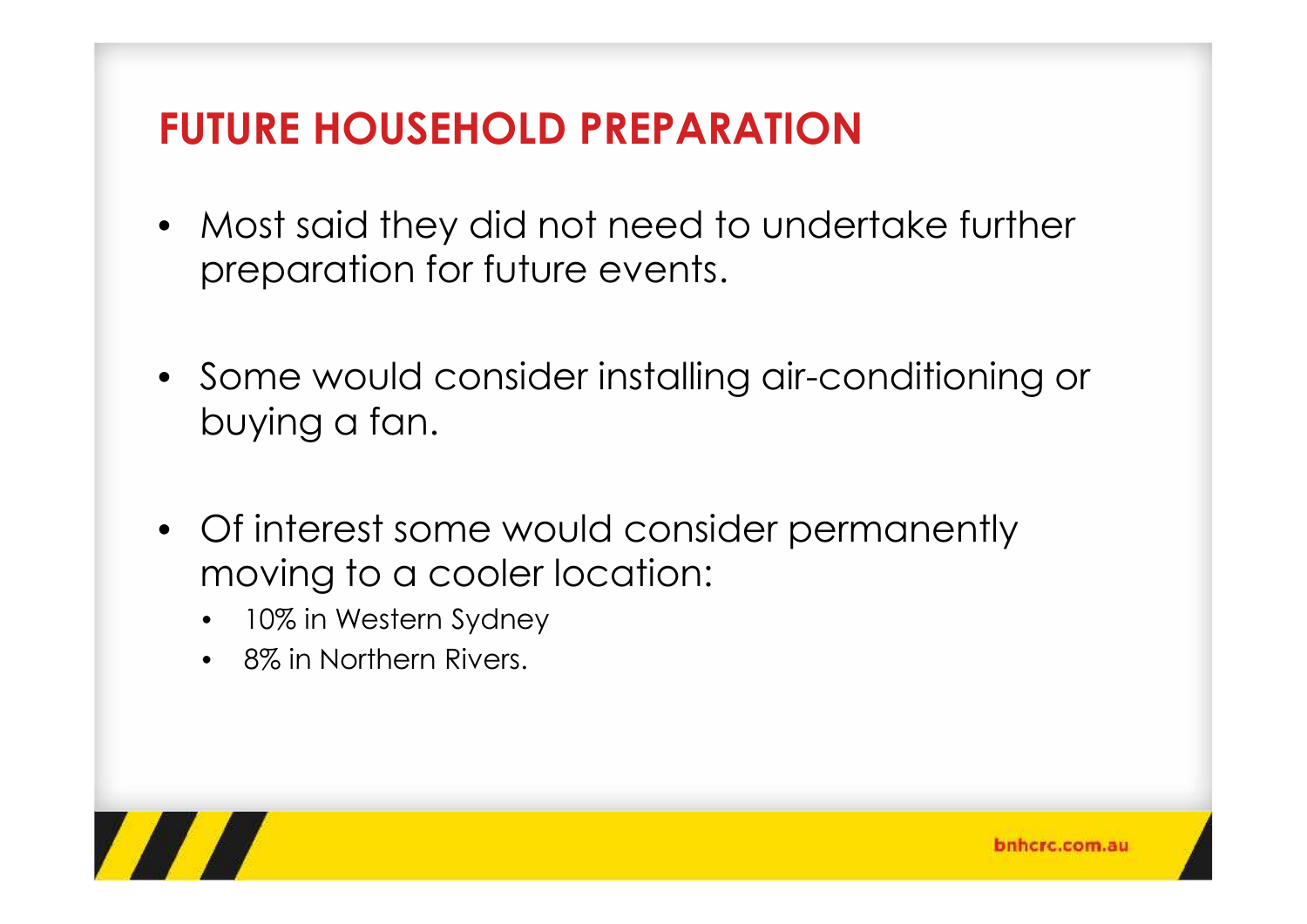# **HOW COULD GOVERNMENT ASSIST?**

Respondents nominated:

- Subsidies for low income earners to install air conditioning and solar power.
- Subsidies for low income earners for running air conditioning.
- Support for energy efficient homes.
- Improvements to the resilience of the energy grid.

Others nominated that there was nothing Government could do or should do, and accepted personal responsibility.